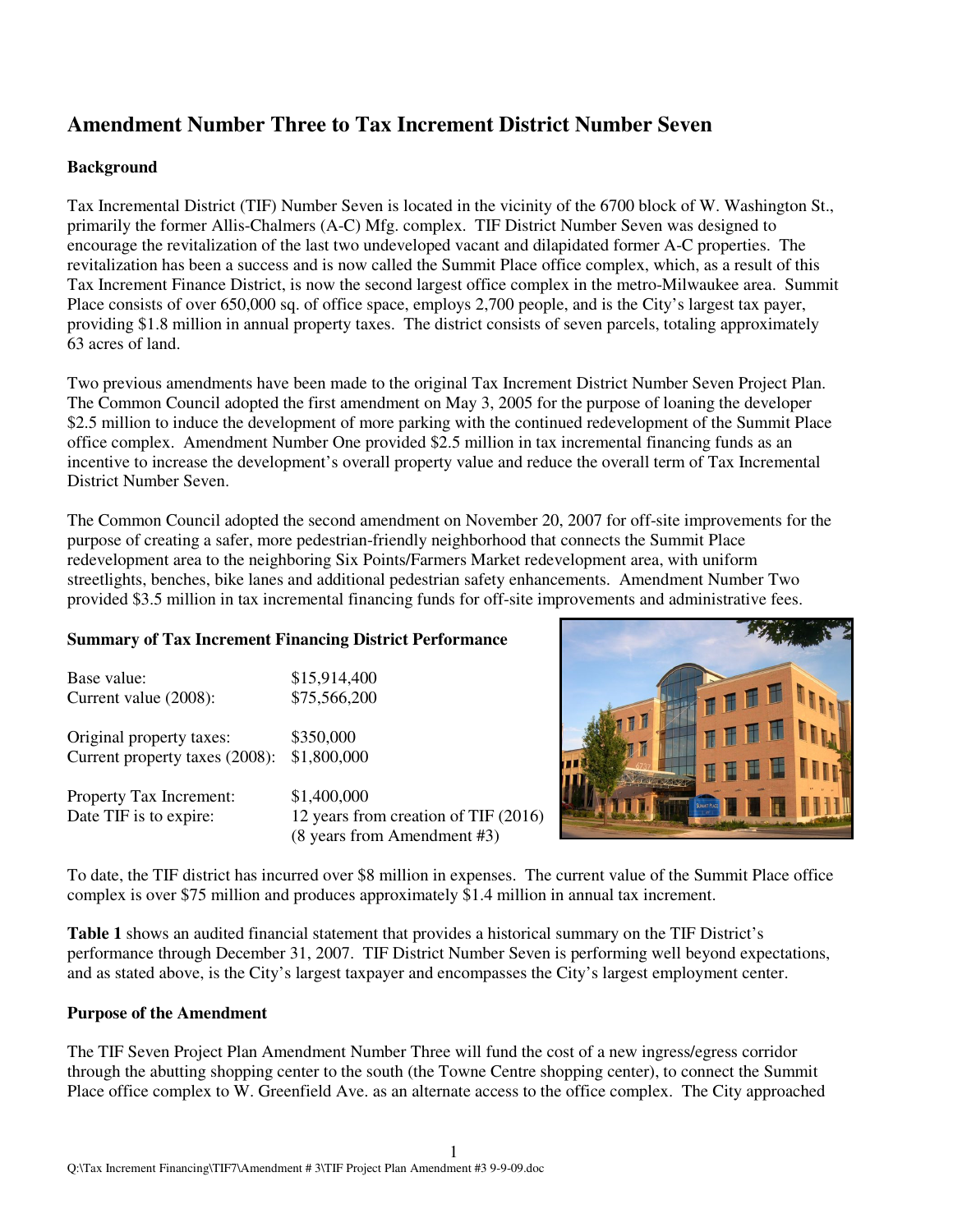the owners of the Towne Centre about demolishing part of their northern building for the corridor, and a building improvement opportunity arose from the discussions. The ingress/egress corridor will provide a muchneeded relief to the traffic-congested office/industrial areas to the north. As a side benefit, the corridor will open access to the Towne Centre for the 4,000 employees employed at Summit Place and the other abutting office buildings. The ingress/egress corridor funding will include paving, concrete curbs and gutters, lighting, sidewalks, underground utilities, and building and site demolition. The project will also include site improvements such as new/additional landscaping, irrigation, and an entrance along W. Greenfield Ave. The primary benefit of Amendment Number Three to Tax Increment District Number Seven will be the construction of an additional ingress/egress corridor for access to/from the Summit Place office complex. A secondary benefit is an increased value to Summit Place's southern neighbor, the Towne Centre shopping center, as described below.

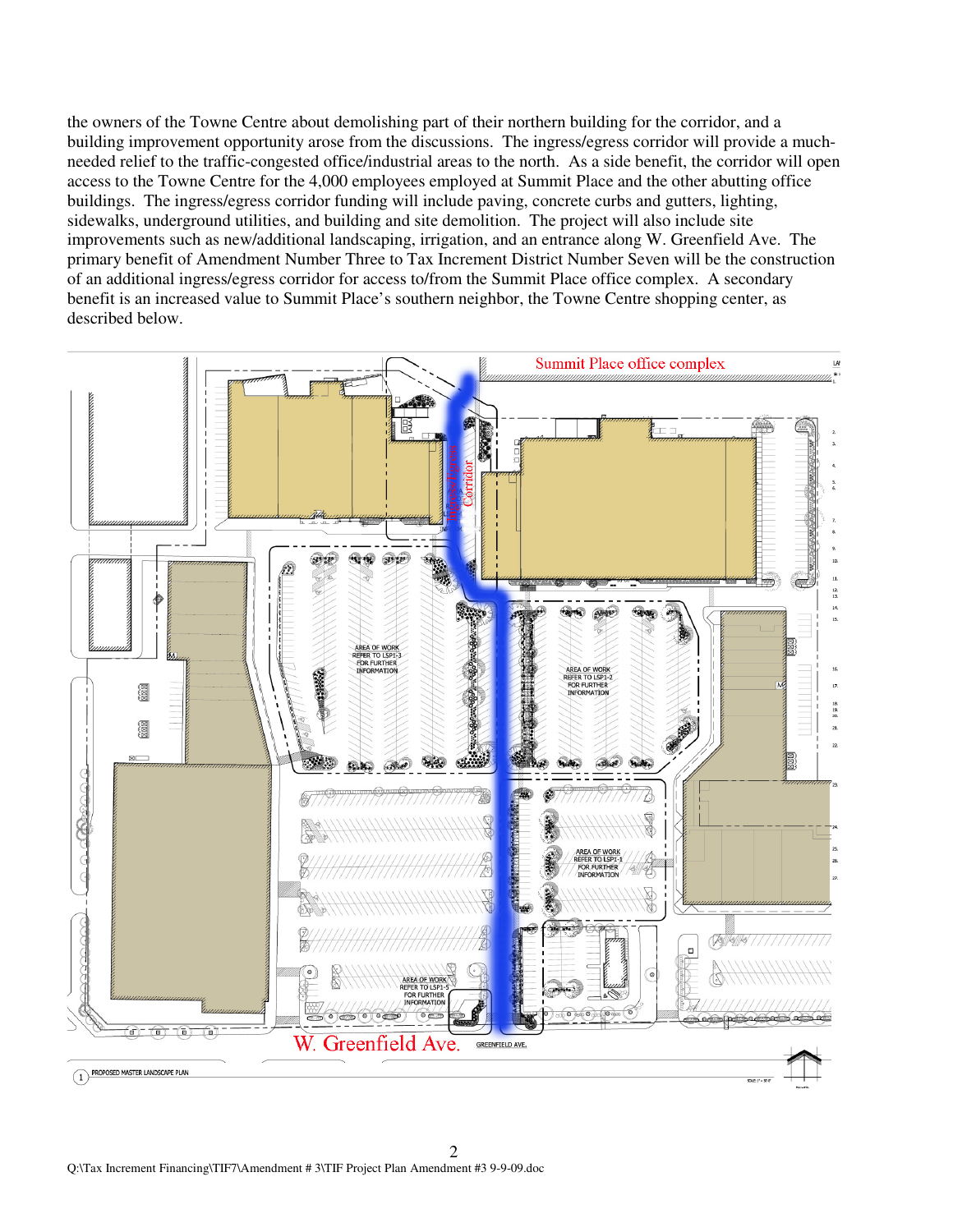Ramco-Gershenson, Inc., owner of the Towne Centre shopping center, currently assessed at about \$19 million, is proposing additional site and building improvements, including, complete façade renovations for the north building, retrofitting and building out tenant spaces throughout the center, parking lot reconfiguration and improvements, and minor architectural improvements to the east and west buildings. Ramco-Gershenson, Inc. has recently invested approximately \$3.5 million into the Towne Centre with facade and tenant improvements for Office Depot and Harbor Freight; they are currently investing approximately \$4.2 million into façade and tenant improvements for Dollar Tree and the future Burlington Coat Factory; and, as a direct result of the City's proposed ingress/egress corridor/cut-through, will invest an estimated additional \$6.9 million into site and building improvements mentioned above. The Dollar Tree, Burlington Coat Factory and additional site and building improvements will create an estimated \$11 million increment in value for the Towne Centre shopping center.

Amendment Number Three will provide \$1.5 million in tax incremental financing funds for off-site improvements and administrative fees. The additional off-site improvements will add an additional access and will help traffic flow to/from the Summit Place office complex. As a spin-off, it will also improve the image of tired shopping center, and in turn, the general former Allis-Chalmers area. The additional funding will add slightly over one (1) year to the life of TIF District Number Seven. If this off-site improvement scenario is chosen, the life of the TIF District will be extended from approximately 10 years slightly over 12 years.

#### **Detailed List of Estimated Project Costs**

The \$1.5 million in off-site improvements, administrative expenses and capitalized interest is an additional project cost beyond those project costs included in Amendment Number Two, dated November 20, 2007. This Plan is not meant to be a budget nor an appropriation of funds for specific projects, but a framework within which to manage projects. All costs included in the Plan are estimates based on best information available. The City retains the right to delete projects or change the scope and/or timing of projects implemented as they are individually authorized by the City Council, without amending the Plan.

Administrative expenses include but are not limited to covering auditing costs, legal costs, administration of the TIF reimbursement process, administration to execute the developer's agreement, and general administrative oversight.

Two (2) years of capitalized interest costs are included within the project.

#### **Statement Listing the Kind, Number and Location of All Proposed Public Works or Improvements Within the District**

The public works and improvements undertaken in the District include those identified in the original Project Plan, dated February 18, 2004. By this amendment, Amendment Number Three, the TIF District will incur costs for an off-site improvement, in accordance with Wisconsin State Statute 66.1105(2)(f)1n. The project will be a cut-through ingress/egress corridor through the abutting Towne Centre shopping center to the south, as an alternate access to the Summit Place office complex within TIF District Number Seven.

#### **Economic Feasibility Study**

| Base value:                    | \$15,914,400 |
|--------------------------------|--------------|
| Current value (2008):          | \$75,566,200 |
|                                |              |
| Original property taxes:       | \$350,000    |
| Current property taxes (2008): | \$1,805,000  |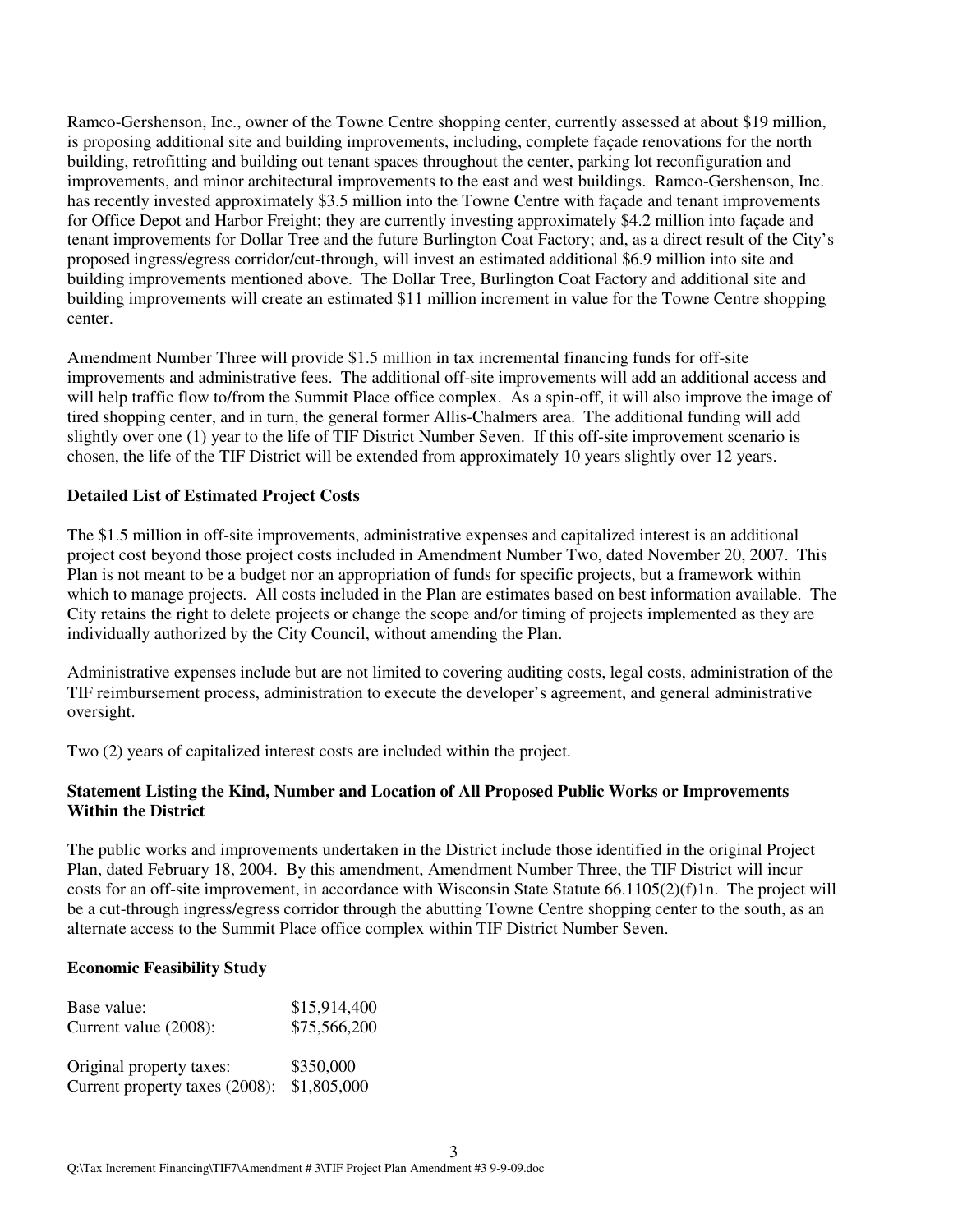The District has sufficient positive tax increment to pay its annual debt service as well as the \$1.5 million in project cost for this amendment. Therefore, the District has positive tax increments to allocate \$1.5 million for the additional ingress/egress corridor through the Towne Centre shopping center. Based on historical growth of the district, and increment, the \$1.5 million in funds for this amendment will be satisfied by the projected increment. **Table 2** shows the economic feasibility of Amendment Number Three.

## **Description of the Methods of Financing all Estimated Project Costs and the Time When the Costs of Monetary Obligations Related Thereto are to be Incurred**

Financing is required with this allocation amendment. The \$1.5 million in additional TIF funds may be achieved through the borrowing of debt funds from the State Trust Funds. The Board of Commissioners of Public Lands of Wisconsin is authorized to make loans from the State Trust Funds to municipalities for such purposes. Funding may also come from other financing methods.

### **Maps Showing: Existing Boundaries, Uses and Conditions of Real Property and Improvements and Uses in the District**

The boundaries, uses and conditions of real property and improvements and uses in the District are not changed by this amendment. The maps included in Amendment Number Two to the Project Plan, dated November 20, 2007, are still accurate.

## **Proposed Changes in Zoning Ordinance, the City's Master Plan, Map, Building Codes or Ordinances**

No changes in zoning ordinance, the City's Master Plan, map, building codes or other ordinances are proposed or necessitated by this amendment.

#### **List of Estimated Non-Project Costs**

No non-project costs are proposed by this amendment.

#### **Statement of the Proposed Method for the Relocation of Any Persons Being Displaced**

TIF District Number Seven is centered around the Summit Place office complex. The 4,000 people employed within the abutting business district need an additional ingress/egress access point to the already trafficcongested office/industrial area. The off-site improvements are necessary to provide an alternate access to the Summit Place office complex.

#### **Statement Indicating How this Amendment Promotes Orderly Development of the City**

Amendment Number Three to Tax Increment District Number Seven promotes improvement to the transportation migration to/from the Summit Place office complex while working to improve an additional tax base to the community. Additional and improved shopping amenities will be provided to the Summit Place office complex and to the neighboring Six Points/Farmers Market TIF District, which will house an additional 2,000+ people in the City. The new ingress/egress corridor through the Towne Centre shopping center adds a holistic approach to development with the Six Points/Farmers Market neighborhood and the office/industrial areas to the north, which employ 4,000 people.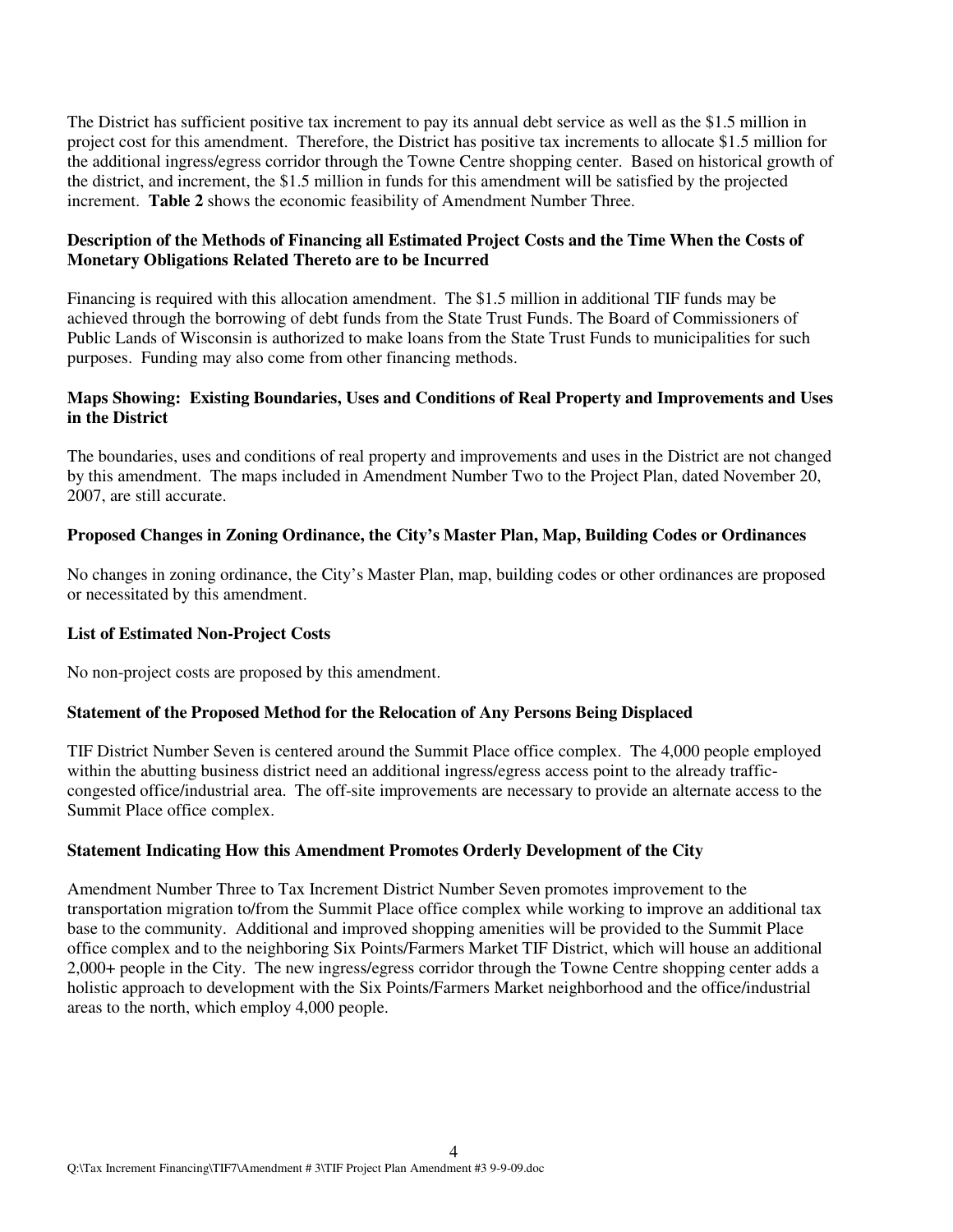# **TABLE 1**

# Summit Place

## MUNICIPALITY OF WEST ALLIS TAX INCREMENTAL DISTRICT NO. 7

#### HISTORICAL SUMMARY OF PROJECT COSTS, PROJECT REVENUES AND NET COST TO BE RECOVERED THROUGH TAX INCREMENTSFrom Date of Creation Through 12/31/07

|                                            |                  |                  | Life to Date      |
|--------------------------------------------|------------------|------------------|-------------------|
| <b>PROJECT COSTS</b>                       | 12/31/07         | 12/31/06         | Total             |
| Capital expenditures                       | \$61.52          | \$129,450.95     | \$7,209,467.30    |
| Administration                             | \$48,151.19      | \$124,289.77     | \$278,076.07      |
| Interest and fiscal charges                | \$328,285.00     | 178,388.01       | \$791,200.96      |
| Discount on long-term debt                 | \$0.00           | \$0.00           | \$0.00            |
| Debt issuance costs                        | \$0.00           | \$0.00           | \$0.00            |
| Refunding costs                            | \$0.00           | \$0.00           | \$0.00            |
| <b>Total costs</b>                         | \$376,497.71     | \$432,128.73     | \$8,278,744.33    |
| <b>PROJECT REVENUES</b><br>Tax increments  | \$1,106,208.21   | \$721,609.26     | \$1,827,817.47    |
|                                            |                  |                  |                   |
| Computer                                   | \$52,962.00      | \$26,822.00      | \$79,784.00       |
| Interest income                            | \$0.00<br>\$0.00 | \$33,793.99      | \$76,158.59       |
| Sale of property<br>Miscellaneous revenues | \$0.00           | \$0.00<br>\$0.00 | \$0.00<br>\$13.04 |
| Transfers from other funds                 | \$0.00           | \$0.00           | \$0.00            |
| Total revenues                             | \$1,159,170.21   | \$782,225.25     | \$1,983,773.10    |
| NET COST RECOVERABLE                       |                  |                  |                   |
| THROUGH TIF INCREMENTS - 12/31             | (\$782,672.50)   | (\$350,096.52)   | \$6,294,971.23    |

5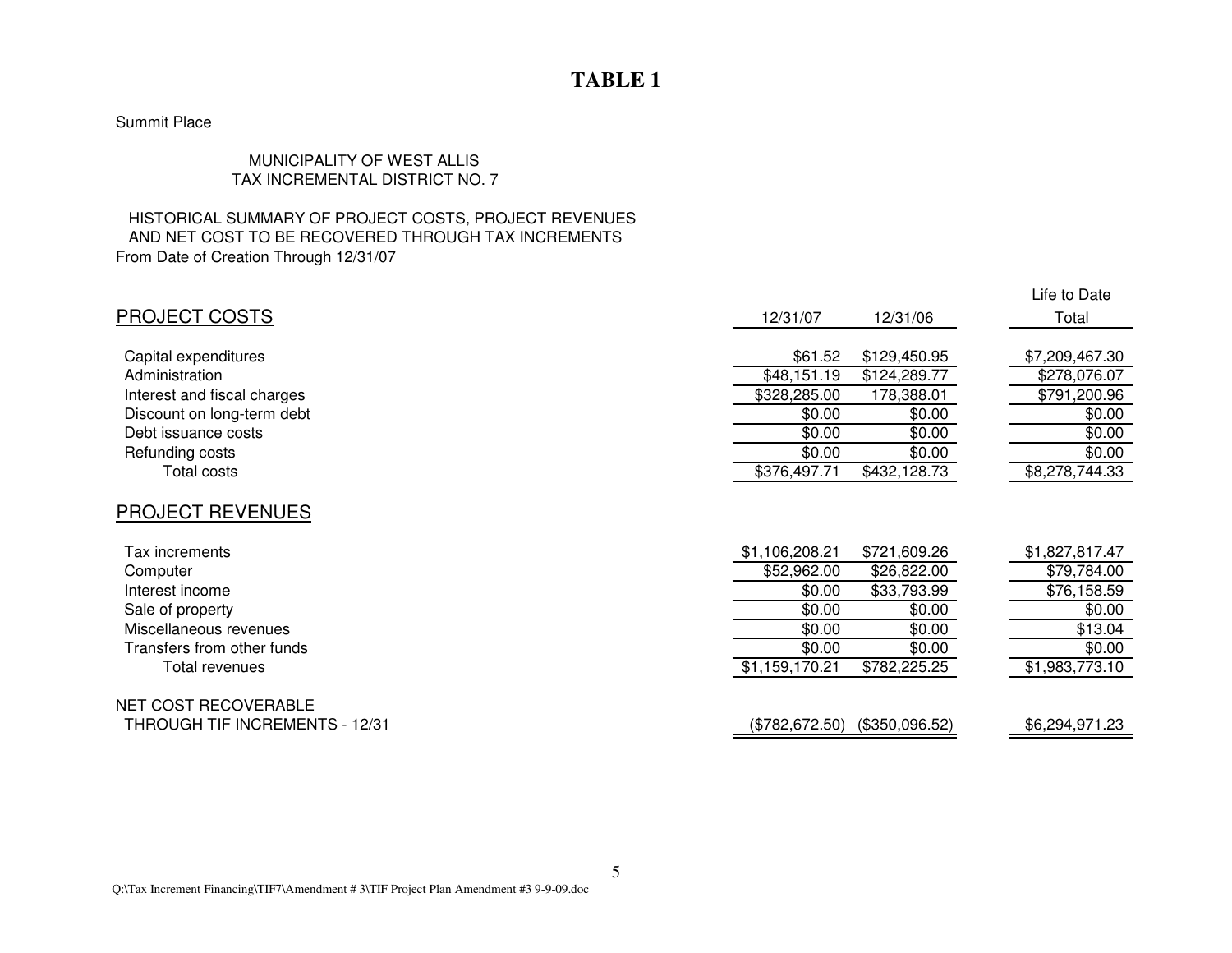# **TABLE 1 Continued**

#### HISTORICAL SUMMARY OF SOURCES, USES, AND STATUES OF FUNDSFrom Date of Creation Through 12/31/07

|                                      |                |                 | Life to Date               |
|--------------------------------------|----------------|-----------------|----------------------------|
| SOURCES OF FUNDS                     | 12/31/07       | 12/31/06        | Total                      |
| Tax increments                       | \$1,159,170.21 | \$748,431.26    | \$1,907,601.47             |
| Interest income                      | 0.00           | 33,793.99       | \$76,158.59                |
| Sale of property                     | 0.00           | 0.00            | \$0.00                     |
| Miscellaneous revenues               | 0.00           | 0.00            | \$13.04                    |
| Transfers from other funds           | 0.00           | 0.00            | \$0.00                     |
| Proceeds from long-term debt         | 0.00           | 0.00            | $\overline{$6,925,000.00}$ |
| Net change in A/P & A/R              | 3,520.60       | (18,992.86)     | \$3,500.60                 |
| Advances from other funds            | (636,061.61)   | (331, 103.66)   | (\$483, 397.88)            |
| <b>Total Sources</b>                 | \$526,629.20   | \$432,128.73    | \$8,428,875.82             |
| <b>USES OF FUNDS</b>                 |                |                 |                            |
| Capital expenditures                 | \$61.52        | \$129,450.95    | \$7,209,467.30             |
| Administration                       | 48,151.19      | 124,289.77      | \$278,076.07               |
| Interest and fiscal charges          | 328,285.00     | 178,388.01      | \$791,200.96               |
| Discount on long-term debt           | 0.00           | 0.00            | \$0.00                     |
| Debt issuance costs                  | 0.00           | 0.00            | \$0.00                     |
| Refunding costs                      | 0.00           | 0.00            | \$0.00                     |
| Principal on long-term debt          | 150,131.49     | 0.00            | \$150, 131.49              |
| Principal on advances                | 0.00           | 0.00            | \$0.00                     |
| Total uses                           | \$526,629.20   | \$432,128.73    | \$8,428,875.82             |
| Fund Balance (Deficit) - 12/31       | \$479,897.28   | (\$152, 643.73) | \$479,897.28               |
| Long Term Debt Outstanding - 12/31   | \$6,774,868.51 | \$6,925,000.00  | \$6,774,868.51             |
| Cash (Advances) Outstanding - 12/31  | \$483,397.88   | (\$152,663.73)  | \$483,397.88               |
| Prove out Fund Balance               |                |                 |                            |
| TIF #7 fund balance                  | \$479,897.28   | (\$152, 643.73) |                            |
| TIF #7 funds in Debt Svc. Fund       | 0.00           | 0.00            |                            |
|                                      | \$479,897.28   | (\$152, 643.73) |                            |
| Prove out cash                       |                |                 |                            |
| Advances (from) to Cash Fund         | \$483,397.88   | (\$152,663.73)  |                            |
| Advances (from) to Debt Service Fund | 0.00           | 0.00            |                            |
|                                      | \$483,397.88   | (\$152,663.73)  |                            |
|                                      |                |                 |                            |

Q:\Tax Increment Financing\TIF7\Amendment # 3\TIF Project Plan Amendment #3 9-9-09.doc